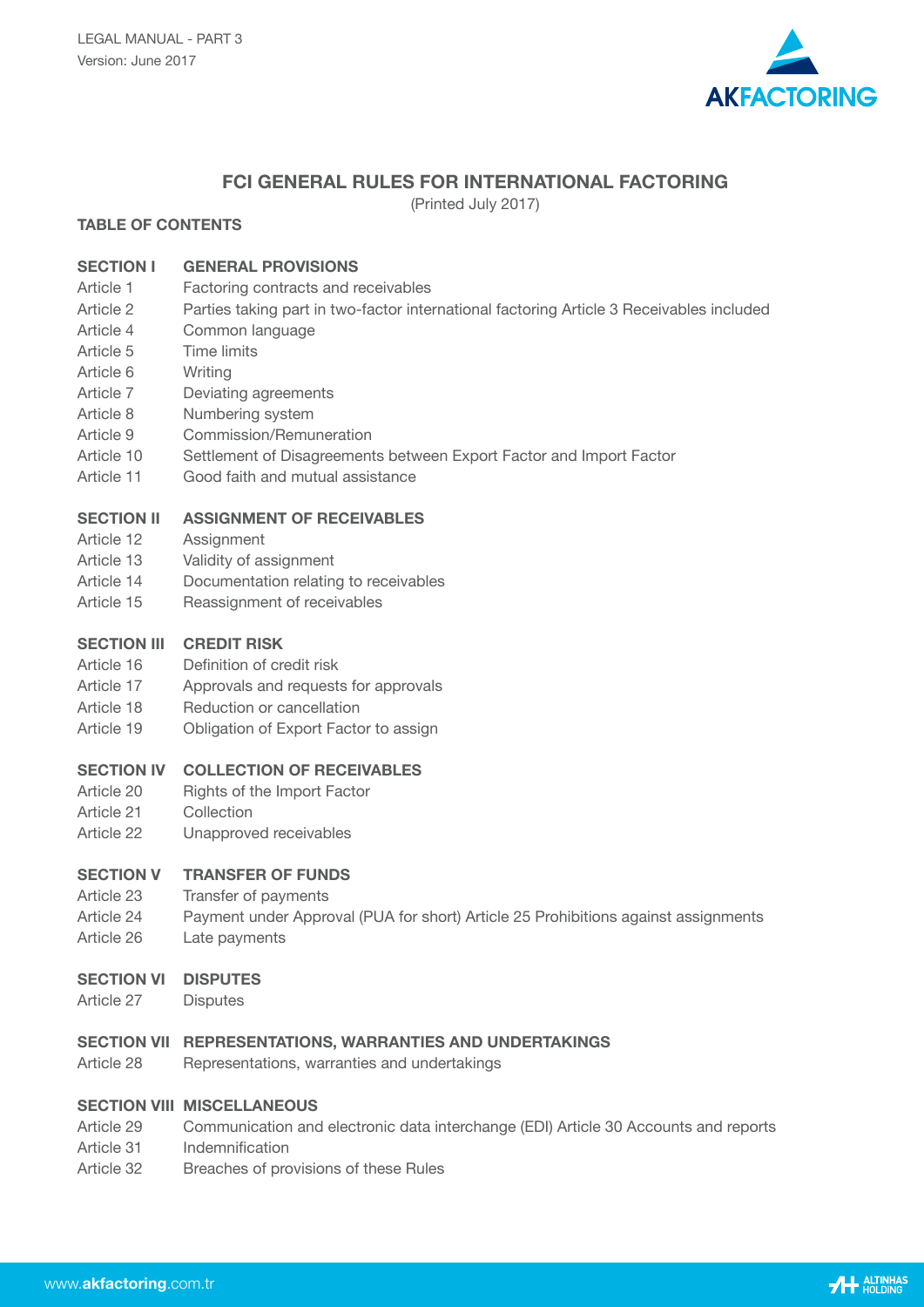# **SECTION I General provisions**

## **Article 1 Factoring contracts and receivables**

A factoring contract means a contract pursuant to which a supplier may or will assign accounts receivable (referred to in these Rules as "receivables" which expression, where the context allows, also includes parts of receivables) to a factor, whether or not for the purpose of finance, for at least one of the following functions:

- Receivables ledgering
- Collection of receivables
- Protection against bad debts

## **Article 2 Parties taking part in two-factor international factoring**

The parties taking part in two-factor international factoring transactions are:

(i) the supplier (also commonly referred to as client or seller),

the party who invoices for the supply of goods or the rendering of services;

(ii) the debtor (also commonly referred to as buyer or customer),

 the party who is liable for payment of the receivables from the supply of goods or rendering of services; (iii) The Export Factor,

 the party to which the supplier assigns his receivables in accordance with the factoring contract; (iv) the Import Factor,

the party to which the receivables are assigned by the Export Factor in accordance with these Rules.

### **Article 3 Receivables included**

These Rules shall cover only receivables arising from sales on credit terms of goods and/or services provided by any supplier who has an agreement with an Export Factor to or for debtors located in any country in which an Import Factor provides factoring services. Excluded are sales based on letters of credit (other than standby letters of credit), or cash against documents or any kind of sales for cash.

### **Article 4 Common language**

The language for communication between Import Factor and Export Factor is English. When information in another language is provided an English translation must be attached.

### **Article 5 Time limits**

Except as otherwise specified the time limits set forth in these Rules shall be understood as calendar days. Where a time limit expires on a non-working day or any declared public holiday of the Export Factor or the Import Factor, the period of time in question is extended until the first following working day of the factor concerned.

### **Article 6 Writing**

"Writing" means any method by which a communication may be recorded in a permanent form so that it may be re-produced and used at any time after its creation. Where a writing is to be signed, that requirement is met if, by agreement between the parties to the writing, the writing identifies the originator of the writing and indicates his approval of the communication contained in the writing.

(N.B.: Article 6 amended June 2006)

### **Article 7 Deviating agreements**

An agreement in writing made between an Export Factor and an Import Factor (and signed by both of them), which conflicts with, differs from or extends beyond the terms of these Rules, shall take precedence over and supersede any other or contrary condition, stipulation or provision in these Rules relating to the subject matter of that agreement but in all other respects shall be subject to and dealt with as part of these Rules. (N.B.: Article 7 amended June 2004.)

#### **Article 8 Numbering system**

In order to identify exactly all suppliers, debtors, Import Factors and Export Factors, an appropriate numbering system must be agreed upon between Export Factor and Import Factor.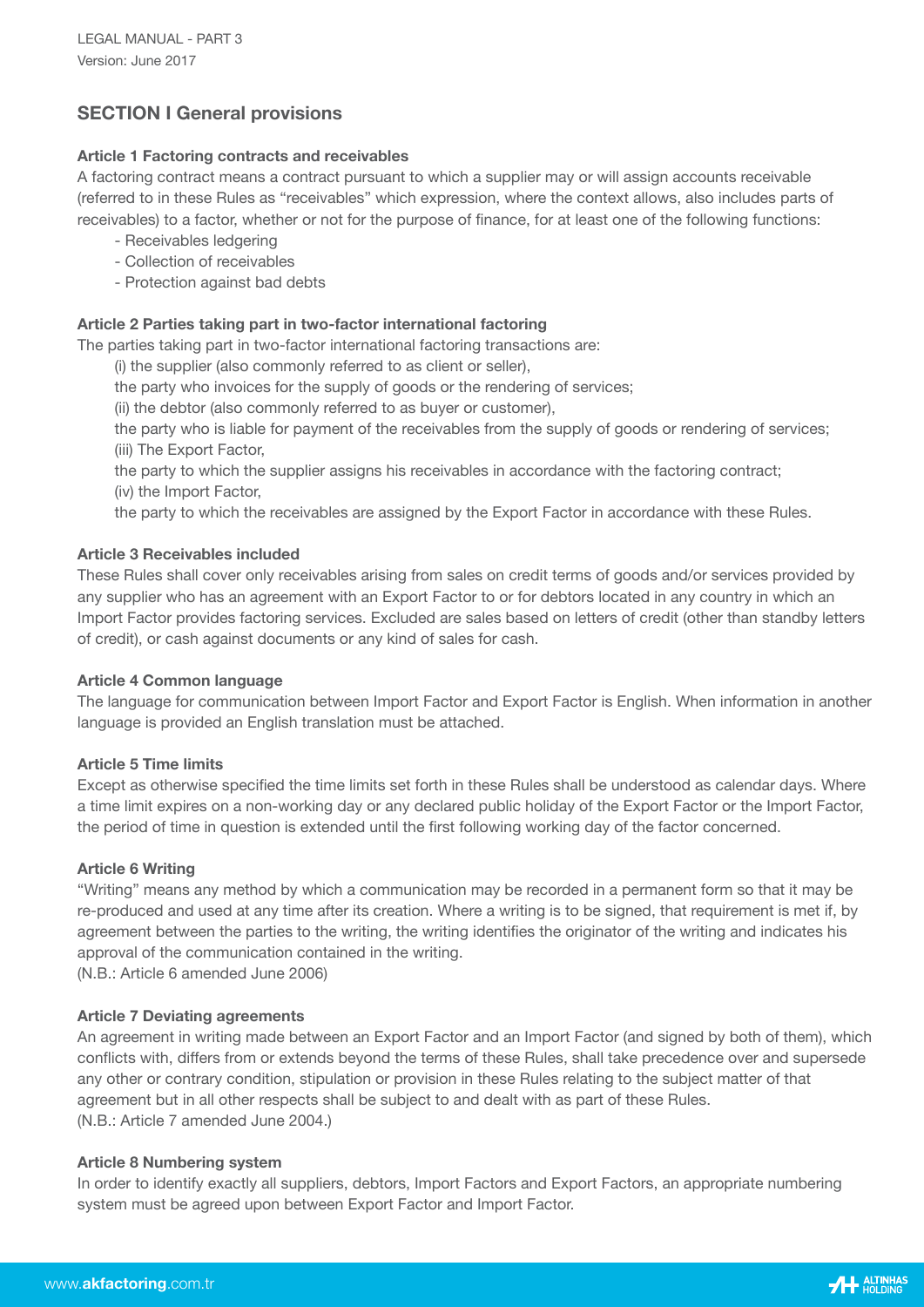### **Article 9 Commission / Remuneration**

 (i) The Import Factor shall be entitled to commissions and/or charges for his services on the basis of the structure and terms of payment as promulgated by the FCI Council from time to time.

 (ii) The agreed commissions and/or charges must be paid in accordance with those terms of payment in the agreed currencies. A party delaying payment shall incur interest and the equivalent of any exchange losses r esulting from the delay in accordance with Article 26.

 (iii) In case of a reassignment of a receivable the Import Factor has nevertheless the right to the commission or charges.

### **Article 10 Settlement of disagreements between Export Factor and Import Factor**

 (i) All disagreements arising between an Export Factor and an Import Factor in connection with any international factoring transactions shall be settled under the Rules of Arbitration provided that both are members of FCI at the time of the inception of the transaction.

 (ii) Furthermore any such disagreement may be so settled if only one of the parties is a member of FCI at the time of request for arbitration provided that the other party accepts or has accepted such arbitration.

(iii) The award shall be final and binding.

### **Article 11 Good faith and mutual assistance**

Under these Rules all duties shall be performed and all rights exercised in good faith. Each of the Export Factor and Import Factor shall act in every way to help the other's interest and each of them undertakes to the best of his ability to assist the other at all times in obtaining any document that may assist the other to carry out his duties and/or to protect his interests. Each of the Import Factor and the Export Factor undertakes that each will inform the other immediately of any fact or matter which comes to his attention and which may adversely affect the collection of any receivable or the creditworthiness of any debtor.

# **SECTION II Assignment of receivables**

### **Article 12 Assignment**

 (i) The assignment of a receivable implies and constitutes the transfer of all rights and interest in and title to such receivable by any means. For the purpose of this definition the granting of a security right over a receivable is deemed to be its transfer

 (ii) By reason of the assignment to the Import Factor of full ownership of each receivable, the Import Factor shall have the right of bringing suit and otherwise enforcing collection either in his own name or jointly with that of the Export Factor and/or that of the supplier and the right to endorse debtor's remittances for the collection in the Export Factor's name or in the name of such supplier and the Import Factor shall have the benefit of all rights of lien, stoppage in transit and all other rights of the unpaid supplier to goods which may be rejected or returned by debtors.

(iii) All assignments of receivables must be in writing.

(N.B.: New Paragraph (ii) added, previous (ii) becomes (iii) June 2009.)

### **Article 13 Validity of assignment**

 (i) The Import Factor is obliged, as regards the law of the debtor's country, to inform the Export Factor of: (a) the wording and formalities of the notice of assignment; and

 (b) any elements in an assignment that are necessary to safeguard the Export Factor against claims of third parties.

The Import Factor warrants the effectiveness of his advice.

 (ii) The Export Factor, whilst relying on the Import Factor's advice under paragraph (i) of this Article as regards the law of the debtor's country, shall be responsible for the effectiveness of the assignment to him by the supplier and of his assignment to the Import Factor including their effectiveness against the claims of third parties and in the insolvency of the supplier.

 (iii) If the Export Factor requests a particular assignment, enforceable against third parties, the Import Factor is obliged to act accordingly as far as he is able to do so in accordance with the applicable law, at the expense of the Export Factor.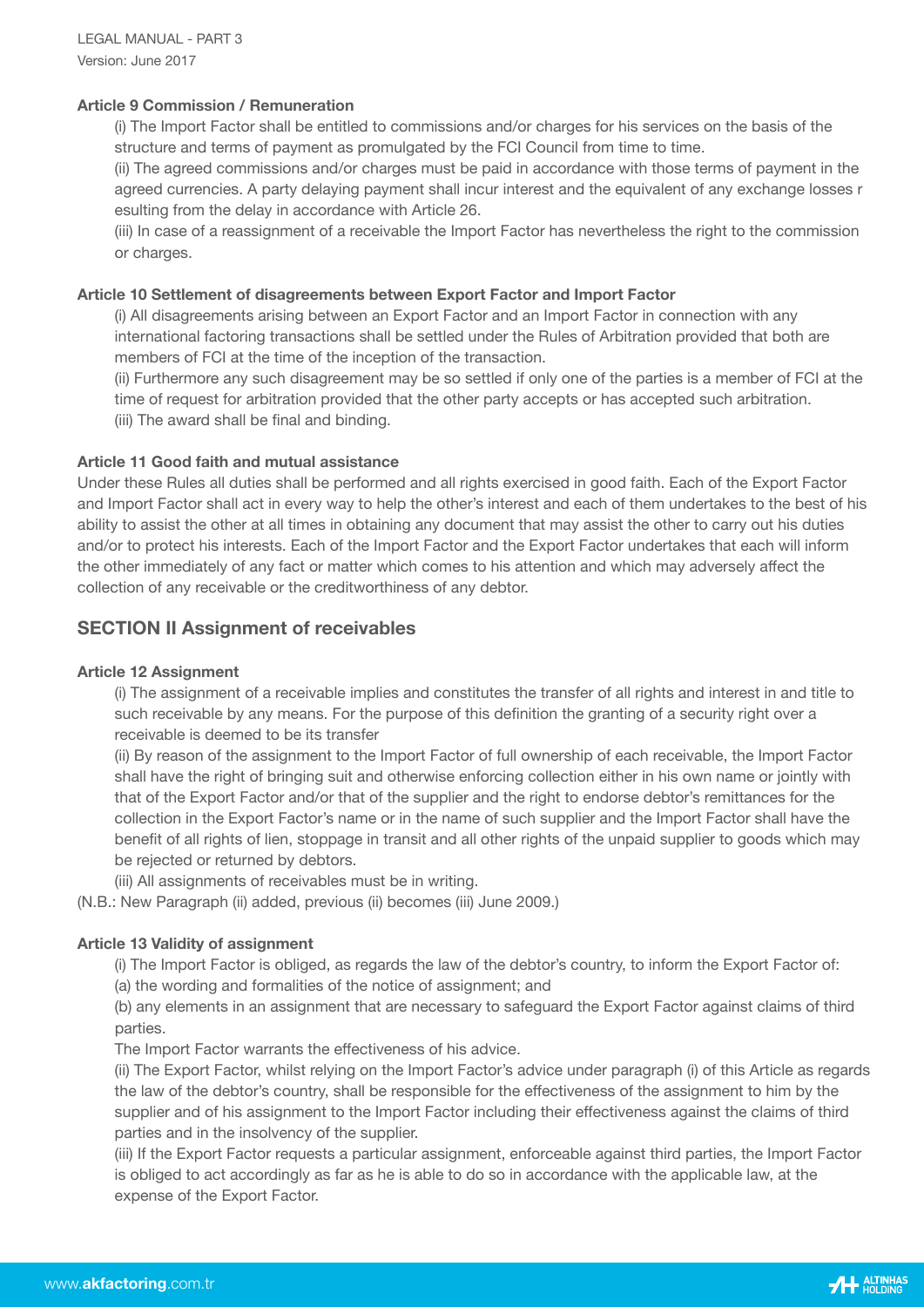(iv) Whenever the assignment of a receivable needs special documentation or a confirmation in writing in order to be valid and enforceable, at the request of the Import Factor the Export Factor must provide such documentation and/or confirmation in the prescribed way.

 (v) If the Export Factor shall fail to provide such documentation or confirmation in relation to that receivable within 30 days of the receipt of the Import Factor's request, then the Import Factor may reassign such receivable.

(N.B.: Paragraphs (i) and (ii) amended June 2004.)

# **Article 14 Documentation relating to receivables**

 (i) The Import Factor must receive details of invoices and credit notes relating to any receivable assigned to him without undue delay and in the case of invoices in any event before the due date of the receivable. For the purpose of the GRIF, the "due date" of any receivable shall mean the date specified for payment of the receivable as stated in the contract of sale, provided, however, that if such contract specifies payments in instalments then, unless otherwise dictated by the contract, each instalment shall be treated as having a separate due date.

 (ii) The Import Factor may require that the original documents evidencing title, including the negotiable shipping documents and/or insurance certificate, are forwarded through him.

 (iii) At the request of the Import Factor and if then needed for the collection of a receivable the Export Factor must promptly provide any or all of the following as proof and in any event within the following time periods: (a) 10 days from the receipt of the request, an exact copy of the invoice issued to the debtor;

- (b) 30 days from the receipt of that request:
	- (1) evidence of shipment;
	- (2) evidence of fulfilment of the contract of sale and/or services where applicable;
	- (3) any other documents which have been requested before shipment.

(iv) If the Export Factor:

(a) does not provide the documents referred to in Article 14 (iii); or

 (b) fails to provide a reason for that delay and a request for further time, both acceptable to the Import Factor;

 within the prescribed time limits, then the Import Factor shall be entitled to reassign the relevant receivable.

 (v) The time limit for the Import Factor to be entitled to request these documents from the Export Factor shall be 270 days after due date of the receivable.

 (N.B.: Paragraph (iv) added June 2004 - previous (iv) moved to Paragraph (v); Paragraph (i) amended June 2005, June 2006 and June 2010.)

# **Article 15 Reassignment of receivables**

 (i) Any reassignment of a receivable under Article 13 (v) or Article 14 (iv) must be made by the Import Factor no later than the 60th day after his first request for the relevant documents, or, if later, the 30th day after the end of any extended time granted by the Import Factor under Article 14 (iv).

 (ii) In the event of any reassignment of a receivable permitted to the Import Factor under this article or under paragraph (vii) of Article 27, except as provided in paragraph (iv) of this Article, the Import Factor shall be relieved of all obligations in respect of the reassigned receivable and may recover from the Export Factor any amount paid by the Import Factor in respect of it.

(iii) Every such reassignment must be in writing.

 (iv) If any payment shall be received by the Import Factor from the debtor in respect of any receivable so reassigned before notice of that reassignment shall have been received by the debtor then the Import Factor shall hold that payment for the benefit of, and remit it to, the Export Factor promptly.

 (N.B.: Paragraph (i) amended June 2004 and again September 2008. In June 2010 Paragraph (ii) amended and Paragraph (iv) added)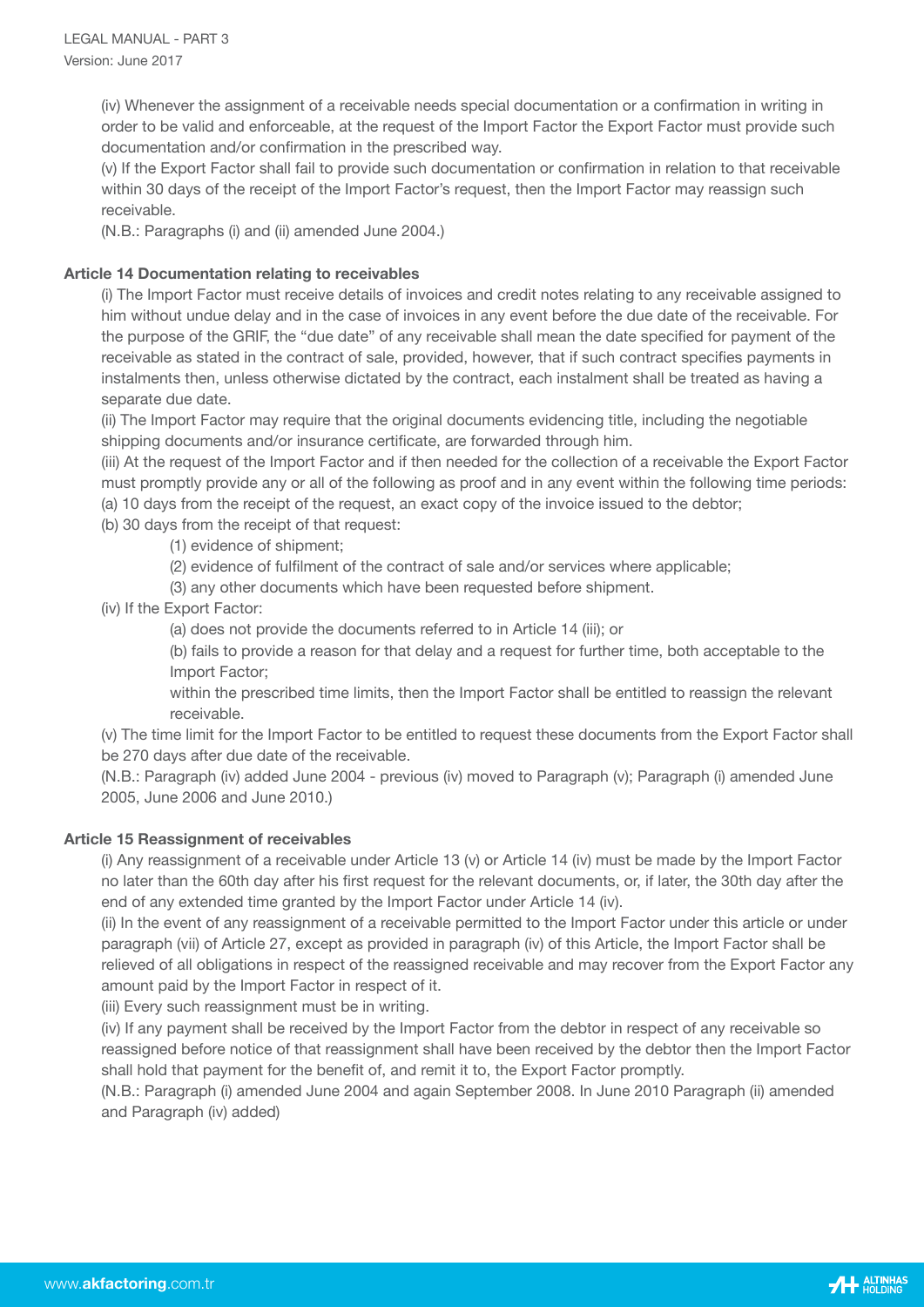# **SECTION III Credit Risk**

# **Article 16 Definition of credit risk**

 (i) The credit risk is the risk that the debtor will fail to pay a receivable in full within 90 days of its due date otherwise than by reason of a dispute.

 (ii) The assumption by the Import Factor of the credit risk on receivables assigned to him is conditional upon his written approval covering such receivables.

Article 17 Approvals and requests for approvals

 (i) Requests of the Export Factor to the Import Factor for the assumption of the credit risk, which may be for the approval of individual orders or of credit lines, must be in writing and must contain all the necessary information to enable the Import Factor to appraise the credit risk and the normal payments terms. (ii) If the Import Factor cannot confirm the exact identification of the debtor as submitted to him he may amend these details in his reply. Any approval shall apply only to the exact identity of the debtor given by the Import Factor in that approval

 (iii) The Import Factor must, without delay and, in any event, not later than 10 days from receipt of the request, advise the Export Factor of his decision in writing. If, within the said period, the Import Factor cannot make a decision he must, at the earliest, and before the expiry of the period so advise the Export Factor. (iv) The approval shall apply up to the amount approved to the following receivables owed by the debtor:

(a) those on the Import Factor's records on the date of approval;

 (b) those arising from shipments made up to 30 days before the date of request for approval; and shall be conditional in each case, upon the receipt by the Import Factor of the invoice details and the documents as stipulated in Article 14.

 (v) (a) Approval in full or in part of an individual order binds the Import Factor to assume the approved credit risk provided that the shipment of the goods is made not later than the date of shipment, if any, stated in the request for the assumption of credit risk or any earlier expiry date indicated by the Import Factor in the approval.

 (b) The approval of a credit line binds the Import Factor to assume credit risk on those receivables up to the approved amount for shipments made before cancellation or expiry date of the line. (c) The word "goods" includes "services" and the expression "shipments made" includes "services performed".

 (d) Shipment in relation to goods occurs when they are placed in transit to the debtor or his designee, whether by common carrier or the debtor's or supplier's own transport and in relation to services when they are completed.

 (vi) A credit line is a revolving approval of receivables on a debtor's account with one supplier up to the amount of the credit line. Revolving means that, while the credit line remains in force, receivables in excess of the line will succeed amounts within the line which are paid by the debtor or the Import Factor or credited to the debtor. The succession of such receivables shall take place in the order in which they are due for payment and shall be limited at any time to the amount then so paid or credited. Where 2 or more receivables are due for payment on the same date then their succession shall take place in accordance with the order of their respective invoice numbers.

 (vii) All approvals are given on the basis that each account receivable is in conformity with the terms of payment (with a permissible occasional variation of 100% or 45 days whichever period is shorter) contained in the pertinent information upon which such approval was granted. However, no such variation, which extends the credit beyond any credit period specified as a maximum by the Import Factor in the approval, shall be permitted.

 (viii) The approval shall be given in the same currency as the request. However, the credit line covers receivables represented by invoices expressed not only in that currency, but also in other currencies; but in all cases the risk to the Import Factor shall not at any time exceed the amount of the original approval. (ix) There shall be only one credit line for each supplier on each debtor and any new credit line shall cancel and replace all previous credit lines for the same supplier on the same debtor in whatever currency denominated.

(x) If it is known to the Import Factor that it is the practice of the debtor to prohibit assignments of receivables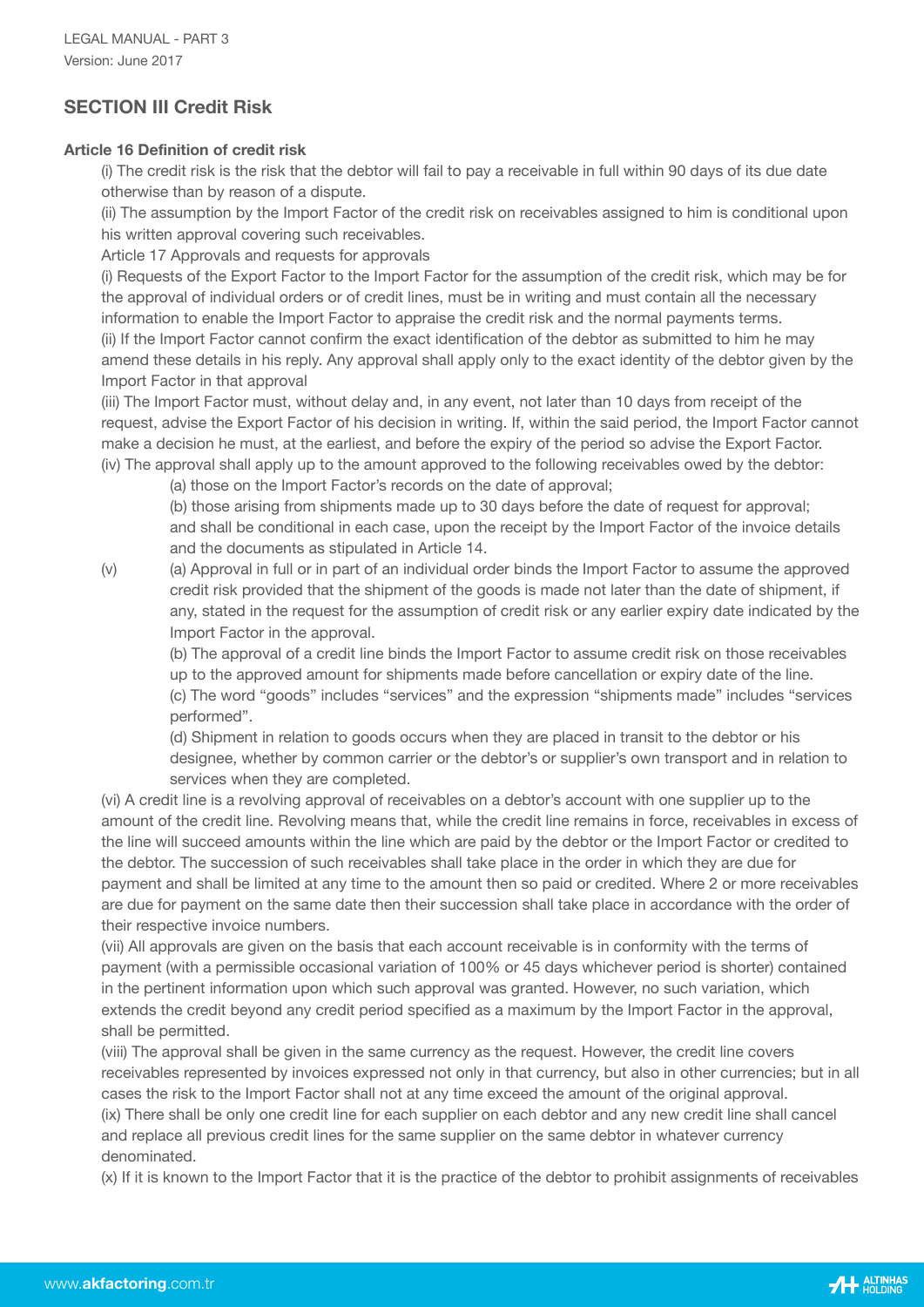owing by him then the Import Factor shall so inform the Export Factor in giving his approval or as soon as it is known to the Import Factor if later.

 (N.B. Paragraphs (iv) (v) and vi) amended October 2007. Paragraphs (i) (v) and (vii) amended September 2008. Paragraph (v) amended June 2009, June 2010, and again June 2012.)

### **Article 18 Reduction or cancellation**

 (i) For good reason the Import Factor shall have the right to reduce or cancel the individual order approval or the credit line. Such cancellation or reduction must take place in writing or by telephone (to be confirmed in writing). Upon receipt of such notice of cancellation or reduction the Export Factor shall immediately notify the supplier and such cancellation or reduction shall be effective as to shipments made and/or services performed after the supplier's receipt of such notice. On or after the sending of any such notice of cancellation or reduction to the Export Factor, the Import Factor shall have the right to send such notice also direct to the supplier, but he shall inform the Export Factor of such an action. The Export Factor shall cooperate, and shall ensure that the supplier shall cooperate, with the Import Factor to stop any goods in transit and thus minimise the Import Factor's loss. The Export Factor undertakes to give the Import Factor all assistance possible in such circumstances.

 (ii) On the effective date of the termination of the contract between supplier and Export Factor all order approvals and credit lines are immediately cancelled without notice, but shall remain valid for any receivable relating to a shipment made and services performed before the date of termination provided that the receivable is assigned to the Import Factor within 30 days of that date.

(iii) When the cancellation of the credit line is effective or the credit line has expired then:

 (a) the right of succession ceases and thereafter, except as provided in sub-paragraphs (b) and (c) of this paragraph, any payment or credit (other than a payment or credit in connection with a transaction excluded in Article 3 or transactions otherwise excluded before the first assignment of a receivable in respect to that debtor) may be applied by the Import Factor in satisfaction of approved receivables in priority to unapproved receivables;

 (b) if any such credit relates to an unapproved receivable and the Export Factor establishes to the satisfaction of the Import Factor that the credit arose solely from the failure to ship or a stoppage in transit, the credit shall be applied to such unapproved receivable; and

 (c) any monies subsequently received by the Import Factor resulting from a general distribution from the estate of the debtor in respect of receivables assigned by the Export Factor shall be shared between the Import Factor and the Export Factor in proportion to their respective interests in the amount owing by the debtor as at the date of the distribution.

 (N.B. Paragraph (iii) (b) and (c) amended June 2003. Paragraph (ii) amended June 2006. Paragraphs (i) and (ii) amended October 2007 and again September 2008 and again June 2009.) Paragraph (iii) (a) and (c) amended June 2012.

# **Article 19 Obligation of Export Factor to assign**

 (i) Subject to the provisions of paragraph (ii) and (iii) of this Article the Export Factor may, but is not obliged to, offer to the Import Factor all receivables, owing by debtors in any one country and relating to one supplier, which have been assigned to the Export Factor.

 (ii) The Export Factor shall inform the Import Factor whether or not the Export Factor's agreement is to include the whole turnover on credit terms to the debtor's country.

 (iii) When the Import Factor has approved a credit line on a debtor and a receivable owing by that debtor has been assigned to the Import Factor, then all subsequent receivables of that supplier in respect of that debtor must be assigned to the Import Factor, even when the receivables are only partly approved or not approved at all.

 (iv) When the Import Factor decides to cancel a credit line, the obligation for the Export Factor continues to exist until all approved receivables have been paid or otherwise provided for; in other words, until the Import Factor is "out of risk". However, after cancellation of the contract between the Export Factor and the supplier, further assignments of receivables cannot be expected.

 (N.B. Paragraph (i) amended, old Paragraph (iii) deleted, Paragraphs (iv) & (v) become (iii) & (iv) June 2006. Paragraph (ii) amended October 2007.)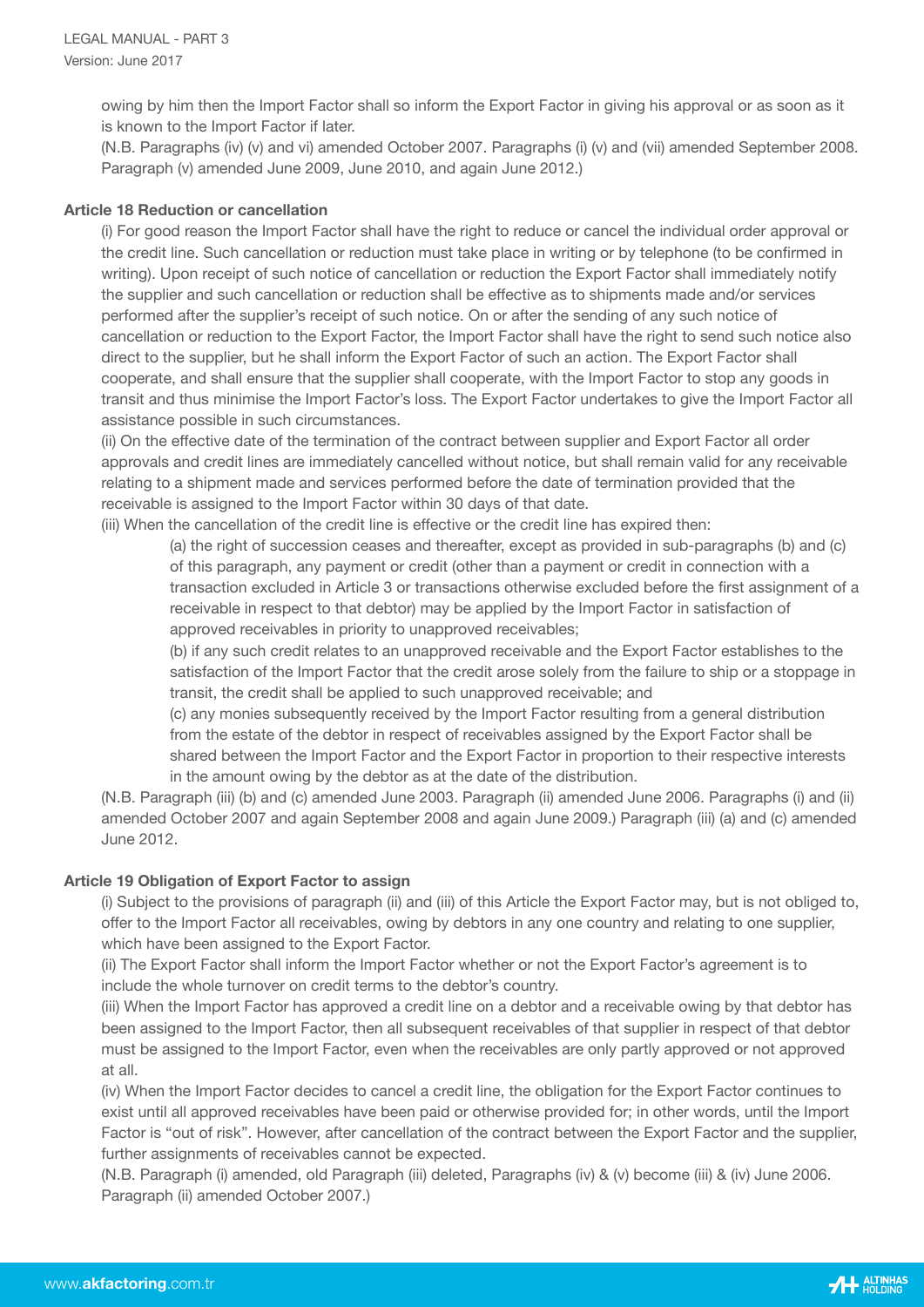# **SECTION IV Collection of receivables**

# **Article 20 Rights of the Import Factor**

 (i) If any cash, cheque, draft, note or other instrument in payment of any receivables assigned to the Import Factor is received by the Export Factor or any of his suppliers, the Export Factor must immediately inform the Import Factor of such receipt. It shall be held in trust by the Export Factor or such supplier on behalf of the Import Factor and shall, if so requested by the Import Factor, be duly endorsed and delivered promptly to him.

 (ii) If the sales contract contains a prohibition of assignment the Import Factor shall have the same rights as set forth in paragraph (ii) of Article 12 as agent for the Export Factor and/or the supplier. (iii) If the Import Factor:

 (a) is unable to obtain judgement in respect of any receivable assigned to him in the courts, any arbitration panel or other tribunal of competent jurisdiction of the debtor's country (collectively, a "Tribunal") by reason only of:

 (1) clear and convincing language relating to jurisdiction or alternate dispute resolution in the contract of sale between the supplier and the debtor which gave rise to that receivable; **order** and the contract of the contract of the contract of the contract of the contract of the contract of the contract of the contract of the contract of the contract of the contract of the contract of the contract of th

> (2) denial of jurisdiction to proceed in the debtor's country by any such Tribunal; and (b) informs the Export Factor of that inability within 365 days of the due date of the invoice representing that receivable;

 then the Import Factor may immediately reassign that receivable and recover from the Export Factor any amount paid in respect of it under paragraph (ii) of Article 24.

 (iv) If, within 3 years from the date of any reassignment referred to in paragraph (iii) of this article, the Export Factor or the supplier shall have obtained a judgement or award by any Tribunal in relation to the reassigned receivable against the debtor enforceable in the debtor's country, then, to the extent that the receivable had been approved, the Import Factor shall:

 (a) accept an assignment of all the rights against the debtor under that judgement and again accept the receivable as approved; and

 (b) make a Payment under Approval, as defined in Article 24 and hereinafter referred to as a PUA within 14 days of the date on which payment is to be made by the debtor according to the judgement provided that the assignment required under paragraph (iv) (a) of this Article has been made effectively by the Export Factor within that period.

 All costs in relation to the obtaining of judgement under this Article shall be the responsibility of the Export Factor.

 (N.B.: Old Paragraph (i) deleted June 2009. Paragraph (ii) became (iii) and amended June 2004 and June 2009. Paragraph (iv) added June 2009. Paragraph

(iv) (b) amended June 2013.)

# **Article 21 Collection**

 (i) The responsibility for collection of all receivables assigned to the Import Factor rests with him and he shall use his best endeavours promptly to collect all such receivables whether approved or unapproved. (ii) Except as provided in Article 27 when the total amount of receivables owing by a debtor at any one time is

approved in part:

 (a) the Import Factor shall be entitled to take legal proceedings for the recovery of all such receivables without obtaining the prior consent of the Export Factor but the Import Factor shall inform the Export Factor of such action;

 (b) if the Export Factor notifies the Import Factor of his disagreement with such legal proceedings, which are then accordingly terminated, the Import Factor shall be entitled to reassign all receivables then owing by the debtor and to be reimbursed by the Export Factor with the amount of all costs and expenses incurred by the Import Factor in such proceedings and the provisions of paragraphs (ii) and (iii) of Article 15 will apply to that reassignment; and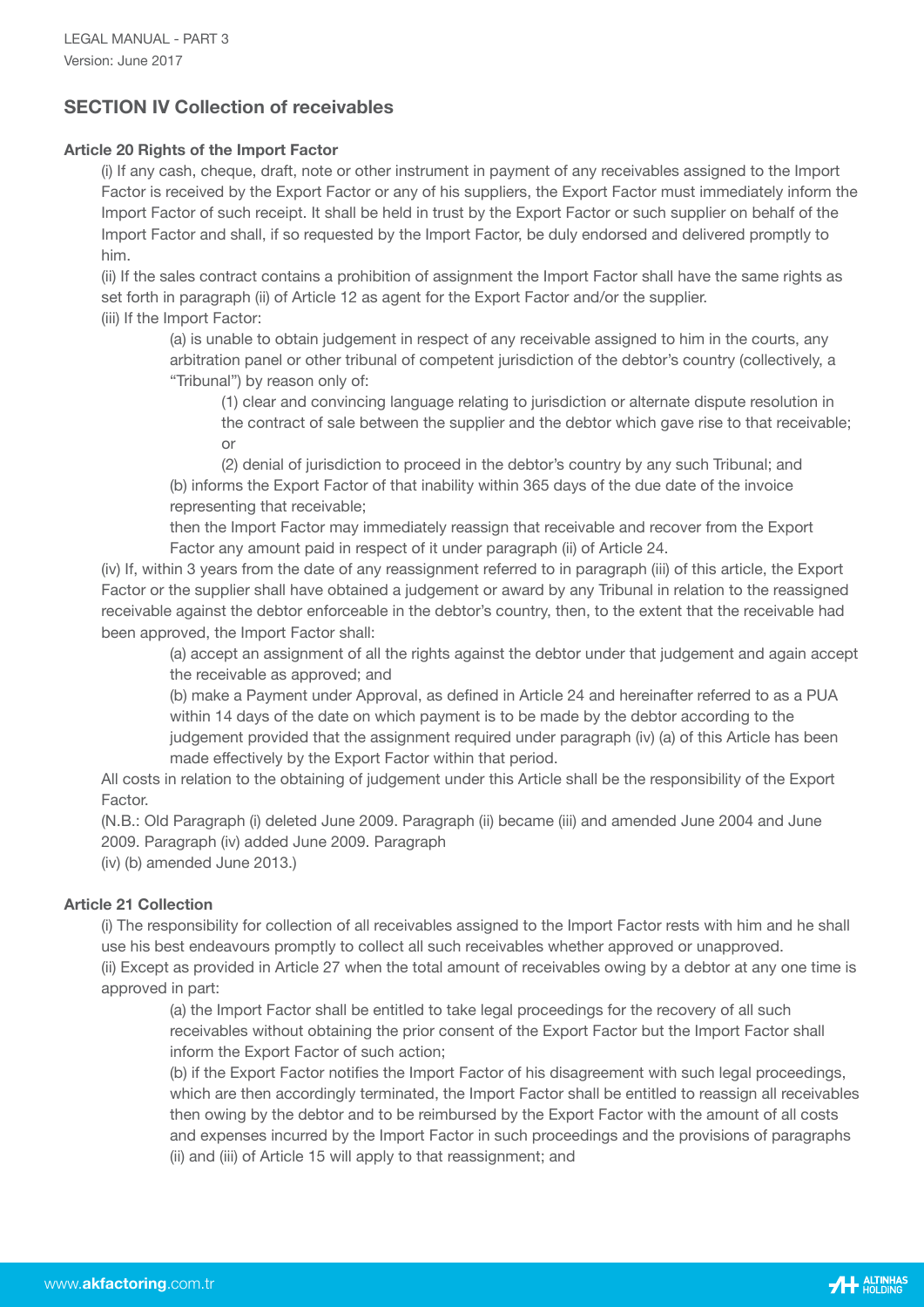(c) except as provided in paragraph (ii) b) of this Article the costs and expenses of such legal proceedings shall be borne by the Import Factor and the Export Factor in proportion to the respective amounts of the approved and unapproved parts of the outstanding receivables.

### **Article 22 Unapproved receivables**

(i) When all receivables owing by a debtor at any one time are wholly unapproved:

 (a) the Import Factor shall obtain the consent of the Export Factor before incurring legal and other costs and expenses (other than the Import Factor's own and administrative costs and expenses) relating to their collection;

 (b) such legal and other costs and expenses shall be the responsibility of the Export Factor and the Import Factor shall not be responsible for any loss and/or costs which are attributable to any delay in the giving of such consent by the Export Factor;

 (c) If the Export Factor does not answer the Import Factor's request for consent within 30 days, the Import Factor is entitled to reassign the receivables then or any time thereafter;

 (d) The Import Factor shall be entitled on demand to a deposit from the Export Factor to cover fully or partly the amount of the estimated costs to be incurred in the collection of such receivables.

# **SECTION V Transfer of funds**

# **Article 23 Transfer of payments**

 (i) When any payment is made by the debtor to the Import Factor in respect of any receivable assigned to him he shall pay in the currency of the invoice the equivalent of the net amount received in his bank to the Export Factor immediately after the value date or the date of the Import Factor's receipt of the bank's notification of the amount received whichever is later except to the extent of any previous PUA.

(ii) All payments, irrespective of the amount, shall be transferred daily via SWIFT or a similar system.

 (iii) Not later than the day of the transfer the Import Factor shall provide a report showing the allocation of the amount transferred.

(iv) The Export Factor shall repay to the Import Factor on his demand:

 (a) any payment made by him to the Export Factor if the debtor's payment to the Import Factor was made by a payment instrument subsequently dishonoured (cheque or equivalent) provided that:

 (1) the Import Factor notified the Export Factor of this possibility with the payment advice (payment under reserve); and

 (2) the Import Factor's demand has been made within 10 banking days in the Import Factor's country from the date of his transfer of the funds to the Export Factor; or (3) such dishonour was the result of a stopped payment order issued by the debtor owing to a dispute raised later than the issuance of the payment instrument, in which case the procedures and time limits are as provided in Article 27 and for that purpose the payment by the Import Factor to the Export Factor shall be treated as if it were a PUA (as defined in Article 24 (ii) hereof).

 (4) repayments demanded by the Import Factor will not affect his other obligations; (b) without any time limit, any payment made by the Import Factor to the Export Factor in respect of any unapproved receivable or unapproved part of a receivable to the extent that payment by the debtor or any guarantor of the receivable is subsequently recalled under the law of the country of the payer and such recall is either paid or settled by the Import Factor provided that any such settlement is effected in good faith.

 (N.B.: Paragraph (iv) (a) adjusted and Paragraph (iv) (b) added October 2002. Paragraph (iv) (a) adjusted again October 2007. Paragraphs (i) and (iv) (a) (3) adjusted again June 2013.)

# **Article 24 Payment under Approval**

Except as provided in Articles 25, 27 and 32:

 (i) the Import Factor shall bear the risk of loss arising from the failure of the debtor to pay in full any approved receivable on the due date in accordance with the terms of the relevant contract of sale or service; and (ii) to the extent that any such receivable shall not be paid by or on behalf of the debtor by the 90th day after the due date as described above, the Import Factor shall on such 90th day make a Payment under Approval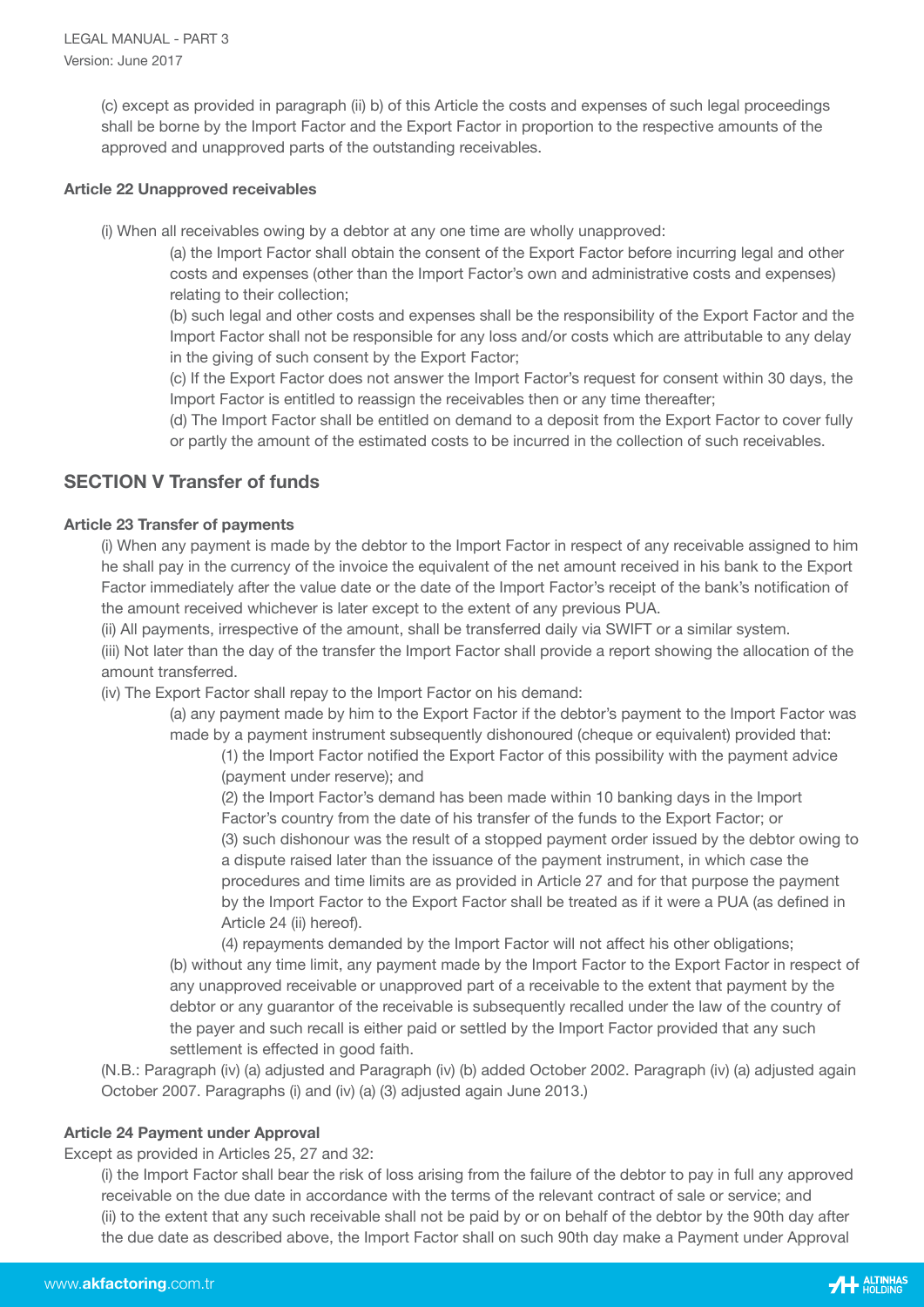to the Export Factor; described herein as PUA.

 (iii) For the purpose of paragraphs (i) and (ii) of this Article, payment by the debtor shall mean payment to any one of the Import Factor, the Export Factor, the supplier or the supplier's insolvent estate.

 (iv) In the event of payment to the supplier or the supplier's insolvent estate the Import Factor shall co operate with and assist in the debtor's country the Export Factor to mitigate any potential or actual loss to the Export Factor.

 (v) If an approved receivable is expressed in a currency other than that of the corresponding credit line, in order to determine the approved amount that receivable shall be converted to the currency of the credit line at the rate of exchange (mid rate) quoted by XE.com (and used in edifactoring.com) at the date on which the PUA is due. In all cases the risk of the Import Factor shall not exceed at any time the amount of the original approval.

 (N.B.: Heading and Paragraph (v) adjusted September 2008. Heading and paragraphs (ii) and (v) adjusted June 2013.)

# **Article 25 Prohibitions against assignments**

 (i) In respect of any approved receivable arising from a contract of sale or for services which includes a prohibition of its assignment the Import Factor's obligation for a PUA shall arise on the official insolvency of the debtor or when the debtor makes a general declaration or admission of his insolvency, but, in any event, not earlier than the 90th day after the due date as described in paragraph (i) of Article 24.

 (ii) After any PUA in respect of any receivable referred to in paragraph (i) of this article the Import Factor shall have the sole right to claim in the insolvent estate of the debtor in the name of the supplier.

 (iii) The Export Factor shall obtain from the supplier and deliver to the Import Factor any document that may be required by him for the purpose of making any claim as described in paragraph (ii) of this Article.

(iv) The provisions of this article shall apply, in spite of anything to the contrary elsewhere in these rules.

 (N.B.: Paragraph (iv) added June 2003. Paragraph (i) amended June 2004. Paragraphs (i) and (ii) amended June 2013.)

### **Article 26 Late payments**

 (i) If the Import Factor or the Export Factor fails to make payment of any amount when it is due to be paid to the other he shall pay interest to that other.

 (ii) Except as provided in paragraph (iii) of this Article, if the Import Factor does not initiate a payment to the Export Factor according to the requirements of Article 23 or Article 24, the Import Factor shall:

 (a) be liable to pay to the Export Factor interest calculated for each day from the date on which such payment shall be due until actual payment at twice the 3-months-LIBOR or 3-months- LIBOR plus five percent, whichever is greater as quoted on such due date in the relevant currency, provided that the aggregated accrued amount of interest exceeds EUR 50; and

 (b) reimburse the Export Factor with the equivalent of any currency exchange loss suffered by him and caused by the delay in payment.

 If there shall be no LIBOR quotation for the relevant currency, twice the lowest lending rate for such currency available to the Export Factor on such date shall apply.

 (iii) If as a result of circumstances beyond his control the Import Factor is unable to make any such payment when due:

(a) he shall give immediate notice of that fact to the Export Factor;

 (b) he shall pay to the Export Factor interest at a rate equivalent to the lowest lending offer rate available to the Export Factor in the relevant currency calculated for each day from the day when his payment shall be due until actual payment, provided the aggregated accrued amount of interests exceeds EUR 50

 (iv) Any late payment by the Export Factor to the Import Factor will be subject to the provisions of paragraph (ii) and (iii) of this article.

(N.B.: Paragraph (iv) added October 2007.) Paragraph (ii) (a) amended June 2017.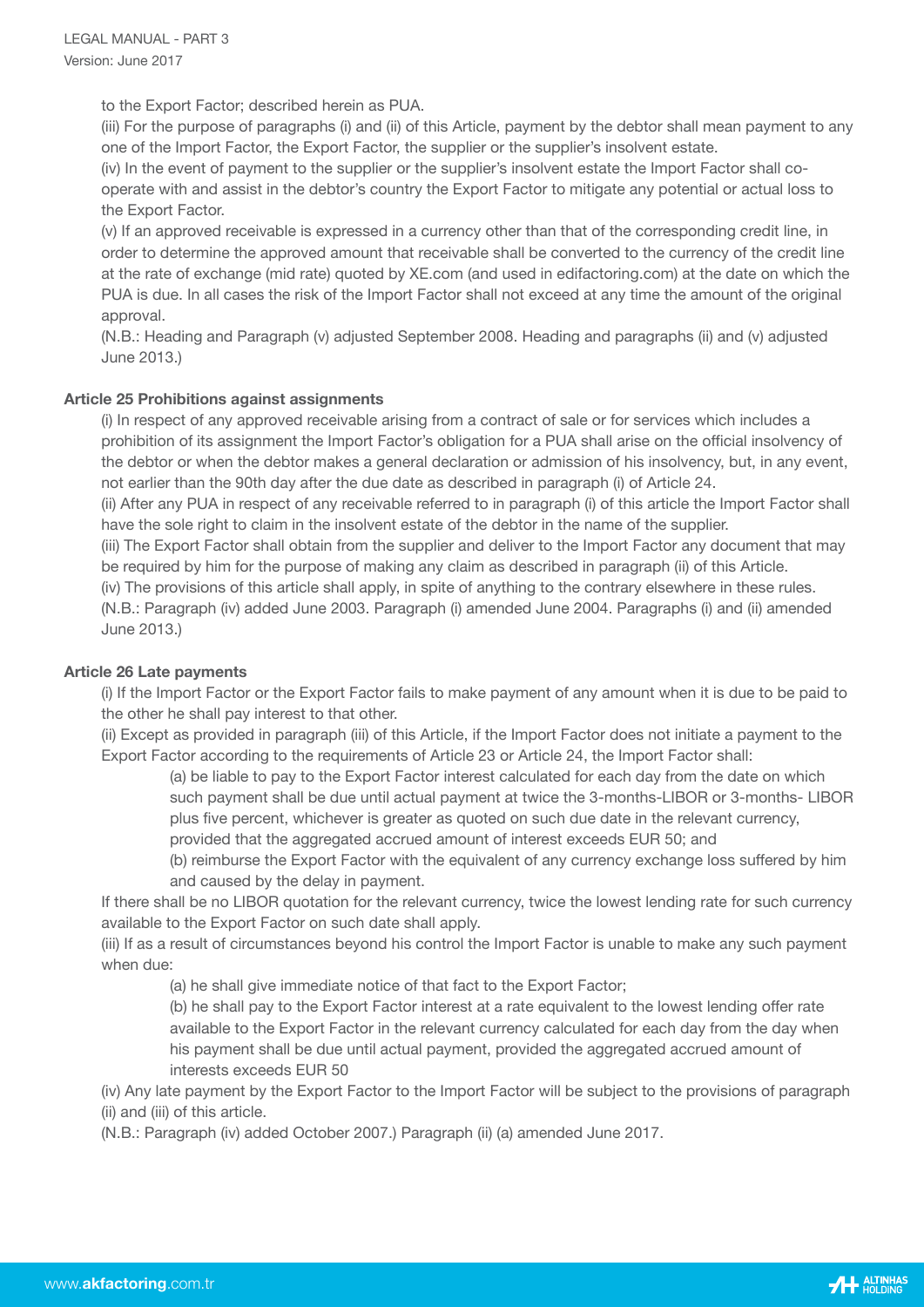# **SECTION VI Disputes**

### **Article 27 Disputes**

 (i) A dispute occurs whenever a debtor fails to accept the goods or the invoice or raises a defence, counterclaim or set-off including (but not limited to) any defence arising from a claim to the proceeds of the receivable by any third party. However, where there is a conflict between the provisions of this Article and those of Article 25 the latter shall prevail.

 (ii) Upon being notified of a dispute the Import Factor or the Export Factor shall immediately send to the other a dispute notice containing all details and information known to him regarding the receivable and the nature of such dispute. In either case the Export Factor shall provide the Import Factor with further information regarding the dispute within 60 days of the receipt by the Export Factor or his sending it as the case may be. (iii) Upon receipt of such dispute notice the approval of that receivable shall be deemed to be suspended. If a dispute is raised by the debtor and the dispute notice is received within 90 days after the due date of the receivable to which the dispute relates, the Import Factor shall not be required to make PUA of the amount withheld by the debtor by reason of such dispute.

 If a dispute is raised by the debtor and the dispute notice is received after PUA, but within 180 days of the due date of the receivable, the Import Factor shall be entitled to reimbursement of the amount withheld by the debtor by reason of such dispute.

 (iv) (a) The Export Factor shall be responsible for the settlement of the dispute and shall act continuously to ensure that it is settled as quickly as possible. The Import Factor shall co-operate with and assist the Export Factor, if so required, in the settlement of the dispute including the taking of legal proceedings.

 (b) If the Import Factor declines to take such proceedings or if the Export Factor requires a reassignment of the disputed receivables so that proceedings may be taken in his or the supplier's name, then, in either case, the Export Factor is entitled to such reassignment.

 (c) Whether or not any such reassignment has been made the Import Factor shall again accept as approved, within the time limits specified in paragraph (v) of this Article, such disputed receivable to the extent that the dispute is settled in favour of the supplier (including an admission by the person responsible for the administration of the debtor's insolvent estate) provided that:

 (1) the Export Factor has complied with his obligations under paragraph (iv) a) of this Article; (2) the Import Factor has been kept fully informed about the status of negotiations or proceedings at regular intervals; and

 (3) the settlement provides for payment by the debtor to be made within 30 days of the date of the settlement, if amicable, or the date of the coming into effect of the judgement in the case of a legal settlement, provided, however, that such 30 day period shall not apply in the case of the admission of the debt by the person responsible for the administration of the debtor's insolvent estate.

 (d) For the purpose of this Article, "legal settlement" means a dispute settled by way of a decision of a court or other tribunal of competent jurisdiction (which, for the avoidance of doubt, shall include arbitration) provided such legal proceedings have been formally commenced by proper service of legal process or demand for arbitration prior to the term set for an amicable settlement; and "amicable settlement" means any settlement which is not a legal settlement.

 (v) The time limits referred to in paragraph (iv) c) above, for the Import Factor to accept again as approved a disputed receivable, are as follows:

(a) in the case of an amicable settlement, 180 days: and

(b) in the case of a legal settlement, 3 years;

 in each case after the receipt of the dispute notice in accordance with paragraph (ii) of this Article. If, however, during such periods, the debtor becomes officially insolvent or makes a general declaration or admission of his insolvency, the Import Factor shall remain at risk until the dispute has been settled.

 (vi) In the case of a disputed receivable which the Import Factor has accepted again as approved in accordance with paragraph (iv) of this Article: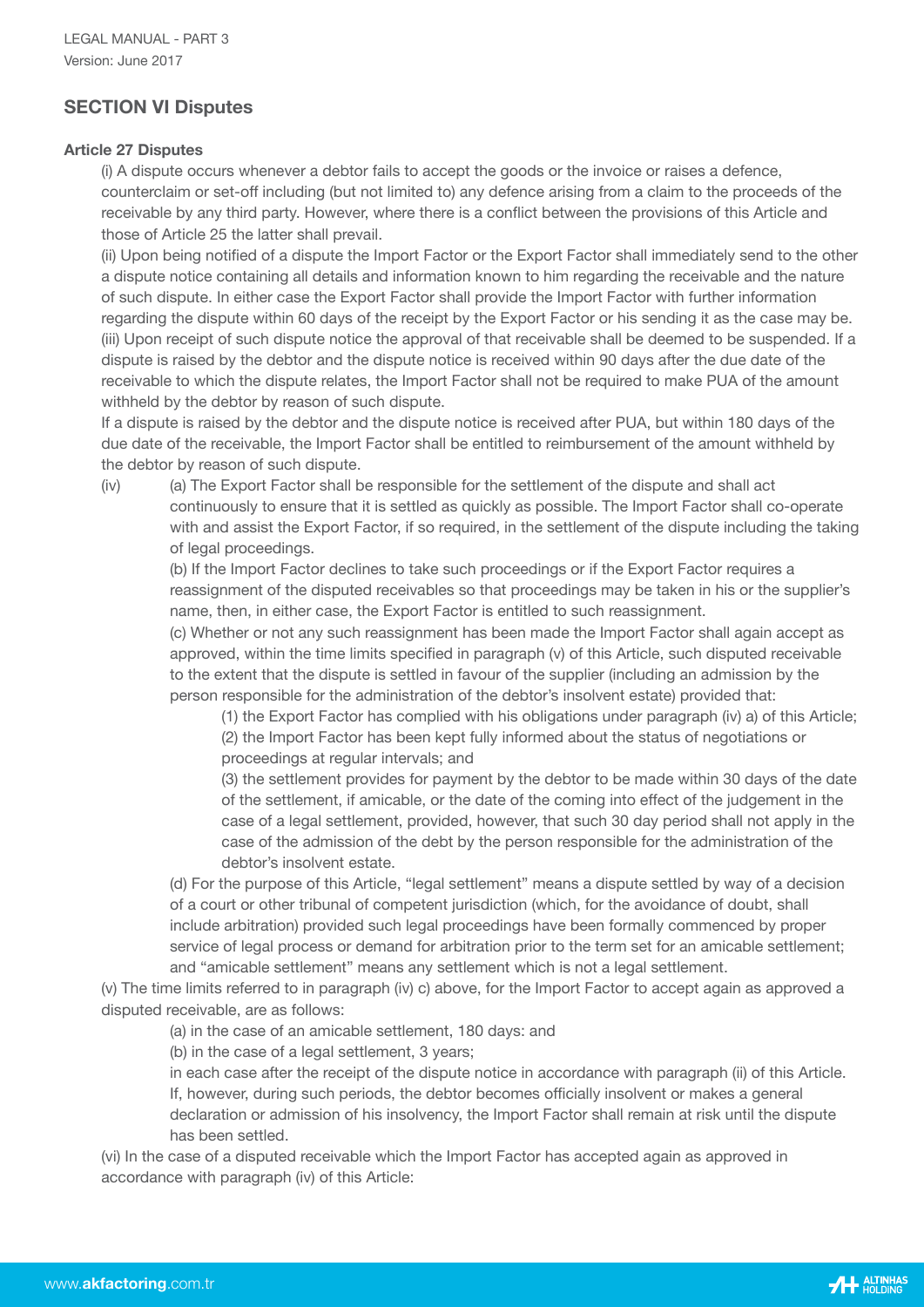(a) if the receivable has been reassigned to the Export Factor the Import Factor shall have the right to an immediate assignment to him of all the Export Factor's or (as the case may be) the supplier's rights under the settlement;

 (b) in every such case any PUA, which is to be made in accordance with Article 24, shall be made within 14 days of the date on which payment is to be made by the debtor according to the settlement provided that:

 (1) any assignment required by the Import Factor under paragraph (vi) a) of this Article has been made effectively by the Export Factor within that period; and

 (2) the end of that period of 14 days is later than the original due date for the PUA. (vii) If the Export Factor does not comply with all his obligations under this Article and such non-compliance substantially affects the risk position of the Import Factor, then the Import Factor shall have the right to reassign to the Export Factor the disputed receivable and the Export Factor shall promptly reimburse the Import Factor with the amount of the PUA; such payment shall include interest from date of PUA to date of reimbursement as calculated in accordance with paragraph (iii) (b) of Article 26.

 (viii) If the dispute is resolved in full in favour of the supplier, all related costs shall be the responsibility of the Import Factor. In all other cases the costs will be the responsibility of the Export Factor.

 (N.B.: Paragraph (iv) (b) amended June 2004. Paragraph (iv) (c) (3) amended June 2009. Paragraph (vii) amended June 2010. Paragraphs (iii) (vi) (b)and (vii) amended June 2013.)

# **SECTION VII Representations, warranties and undertakings**

# **Article 28 Representations, warranties and undertakings**

(i) The Export Factor warrants and represents for himself and on behalf of his supplier:

 (a) that each receivable represents an actual and bona fide sale and shipment of goods or provision of service made in the regular course of business and in conformity with the description of the supplier's business and terms of payment;

 (b) that the debtor is liable for the payment of the amount stated in each invoice in accordance with the terms without defence or claim;

 (c) that the original invoice bears notice that the receivable to which it relates has been assigned and is payable only to the Import Factor as its owner or that such notice has been given otherwise in writing before the due date of the receivable, any such notice of assignment being in the form prescribed by the Import Factor.

 (d) that each one at the time of his assignment has the unconditional right to assign and transfer all rights and interest in and title to each receivable (including any interest and other costs relating to it which are recoverable from the debtor) free from claims of third parties;

 (e) that he is factoring all the receivables arising from sales as defined in Article 3 of any one supplier to any one debtor for which the Import Factor has given approval; and

 (f) that all such duties, forwarder's fees, storage and shipping charges and insurance and other expenses as are the responsibility of the supplier under the contract of sale or service have been fully discharged.

(ii) The Export Factor undertakes for himself and on behalf of his supplier:

 (a) that he will inform the Import Factor of any payment received by the supplier or the Export Factor concerning any assigned receivable; and

 (b) that as long as the Import Factor is on risk the Export Factor will inform the Import Factor in general or, if requested, in detail about any excluded transactions as defined in Article 3.

 (iii) In addition to the provisions of Article 32, in the event of a breach of the warranty given in paragraph (i) e) or the undertaking given in paragraph (ii) b) of this Article the Import Factor shall be entitled to recover from the Export Factor

(a) the commission and/or charges as agreed for that supplier on the receivables withheld, and

(b) compensation for other damages, if any.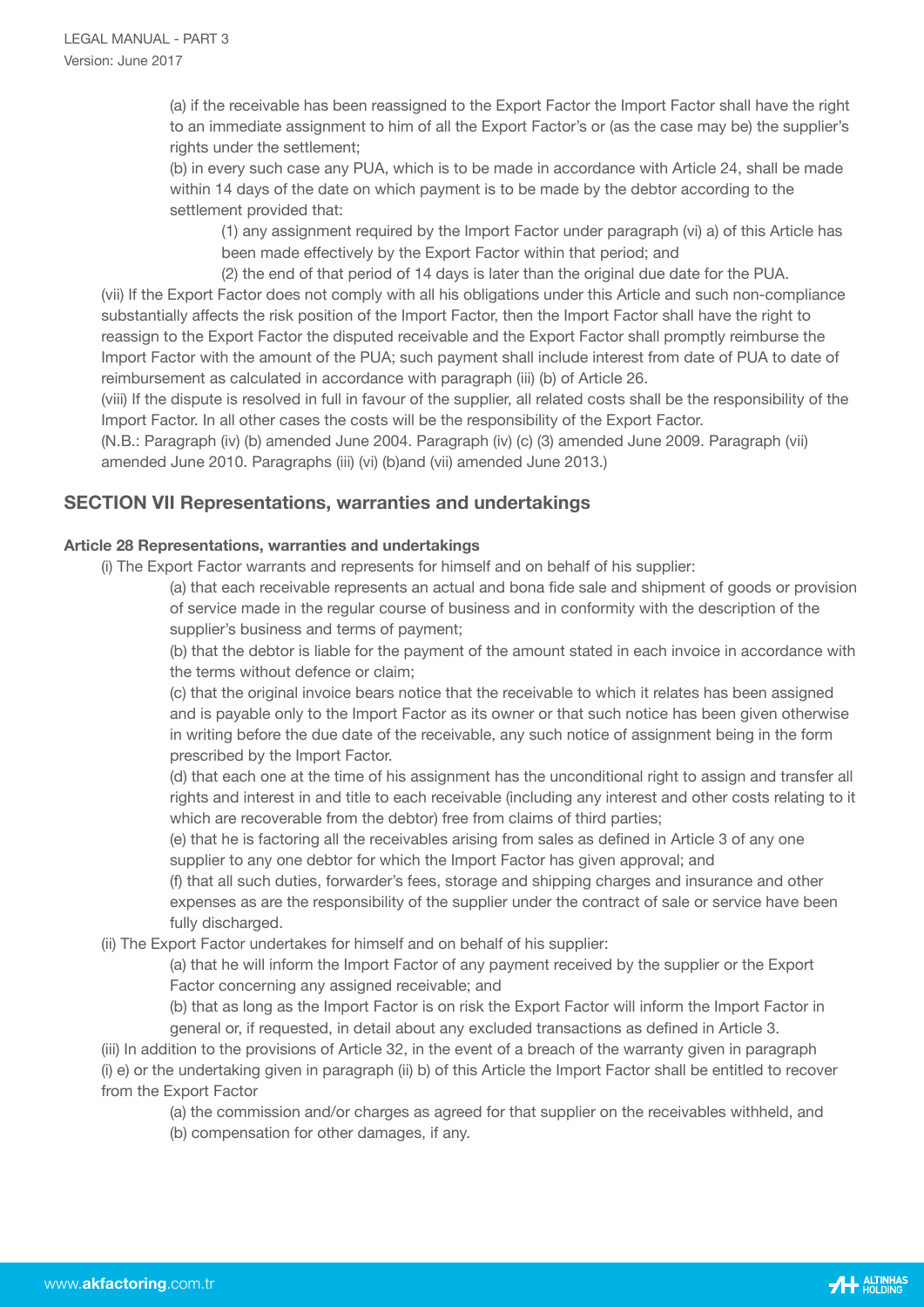# **SECTION VIII Miscellaneous**

# **Article 29 Communication and electronic data interchange (EDI)**

 (i) Any written message as well as any document referred to in these Rules, which has an equivalent in the current EDI Standard can or, if so required by the Constitution and/or the Rules between the Members whenever either of them is applicable, must be replaced by the appropriate EDI-message.

(ii) The use of EDI is governed by the edifactoring.com Rules.

 (iii) The originator of a communication shall assume full responsibility for the damages and losses, if any, caused to the receiver by any errors and/or omissions in such communication.

 (iv) Neither the Export Factor nor the Import Factor shall disclose any confidential information given to them to any third party without the written consent of the other unless required by law.

(N.B.: Paragraph (iv) added June 2013.)

# **Article 30 Accounts and reports**

 (i) The Import Factor is responsible for keeping detailed and correct debtor ledgers and for keeping the Export Factor informed about the accounts showing on such ledgers.

 (ii) The Export Factor shall be entitled to rely upon all information and reports submitted by the Import Factor provided that such reliance is reasonable and in good faith.

 (iii) If for any valid reason the Import Factor or the Export Factor will not be able to make use of the EDI then the Import Factor shall account and report at least once a month to the Export Factor with respect to all transactions and each such monthly account and report shall be deemed approved and accepted by the Export Factor except to the extent that written exceptions are taken by the Export Factor within 14 days of his receipt of such account and report.

# **Article 31 Indemnification**

 (i) In rendering his services, the Import Factor shall have no responsibility whatsoever to the Export Factor's suppliers.

 (ii) The Export Factor shall indemnify the Import Factor and hold him harmless against all suits, claims, losses or other demands which may be made or asserted against the Import Factor:

 (a) by any such supplier by reason of an action that the Import Factor may take or fail to take; and/ **or or** 

> (b) by any debtor in relation to the goods and/or services, the invoices or the underlying contracts of such supplier;

 provided that in either case the Import Factor's performance in his action or failure to act is reasonable and in good faith.

 (iii) The Import Factor shall indemnify the Export Factor against any losses, costs, interest or expenses suffered or incurred by the Export Factor by reason of any failure of the Import Factor to comply with his obligations or warranties under these Rules. The burden of proof of any such loss, costs, interest or expense lies with the Export Factor.

 (iv) Each of the Export Factor and the Import Factor shall reimburse the other for all losses, costs, damages, interest, and expenses (including legal fees) suffered or incurred by that other by reason of any of the matters for which the indemnities are given in paragraphs (ii) and (iii) of this Article.

(N.B.: Paragraph (iii) amended September 2008.)

### **Article 32 Breaches of provisions of these Rules**

 (i) A substantial breach must be asserted within 365 days after the due date of the receivable to which it relates.

 (ii) If the Export Factor has substantially breached any provision of these Rules, the Import Factor shall not be required to make PUA to the extent that the breach has seriously affected the Import Factor to his detriment in his appraisal of the credit risk and/or his ability to collect any receivable. The burden of proof lies with the Import Factor. If the Import Factor has made PUA the Import Factor shall be entitled to reimbursement of the amount paid, provided the Import Factor has established his right to reimbursement, to the satisfaction of the